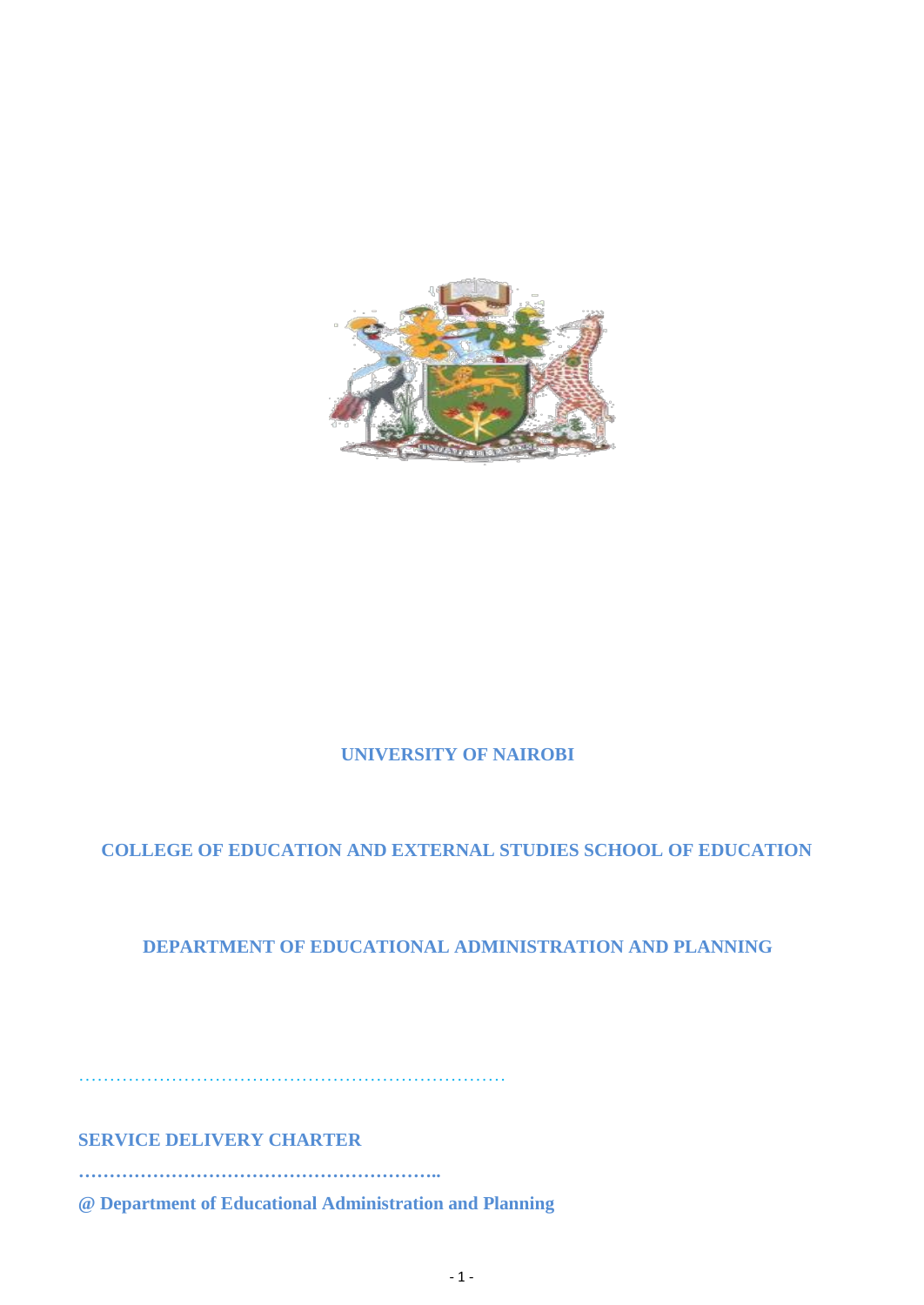#### **FOREWORD**

The Department of Educational Administration and Planning is one of the four Departments in the School of Education, College of Education and External Studies of the University of Nairobi. The Department traces its inception to the re-introduction of the then Faculty of Education in the University of Nairobi in 1988.

On October 4, 1993, the Department launched the Master of Education programme (Educational Administration and Planning), with an enrolment of eight students. Six of the students were on University of Nairobi staff development scholarships. The Department started Module II programmes in 1998 which has contributed immensely in human resource development in the country and the region. The Department has 23 active members of teaching staff; with two members on a leave of absence. The members of teaching staff range from Assistant Lecturer to Professor. The Department provides teaching services to both undergraduate students in Kikuyu Campus, Kenya Science Campus, Upper Kabete Campus (Bachelor of Agricultural Education and Extension) and Ambank house. The Department provides teaching services to undergraduate students in the following areas of specialization: TAP 102-Education and Development, TAP 201-Curriculum Development, and TAP 302-Educational Administration, TAP 401-Educational Planning and TAP 402-Teacher Education. The postgraduate programmes are offered at Kikuyu Campus, Library Hill and Kisumu Campus; with plans under way to launch its Postgraduate programmes in Mombasa Campus.

The Department has six thematic areas; namely: Curriculum Studies, Corporate Governance in Education, Educational Administration, Educational Planning, Economics of Education and Education in Emergencies (EiE). The Departmental Service Delivery Charter is anchored on the broader legal framework governing higher education in Kenya and statutory provisions of the University of Nairobi. The Service Delivery Charter is a commitment to our current students, alumni, prospective students, teaching and support staff and the wider public who are concerned about educational governance of our highest dedication to quality services. Feedback mechanisms to enhance service delivery include suggestion boxes, Departmental Dispute Resolution Committee and personal visits to the Departmental Office located in T10.

**Prof. Jeremiah M. Kalai, PhD Chairman Department of Educational Administration and Planning School of Education University of Nairobi**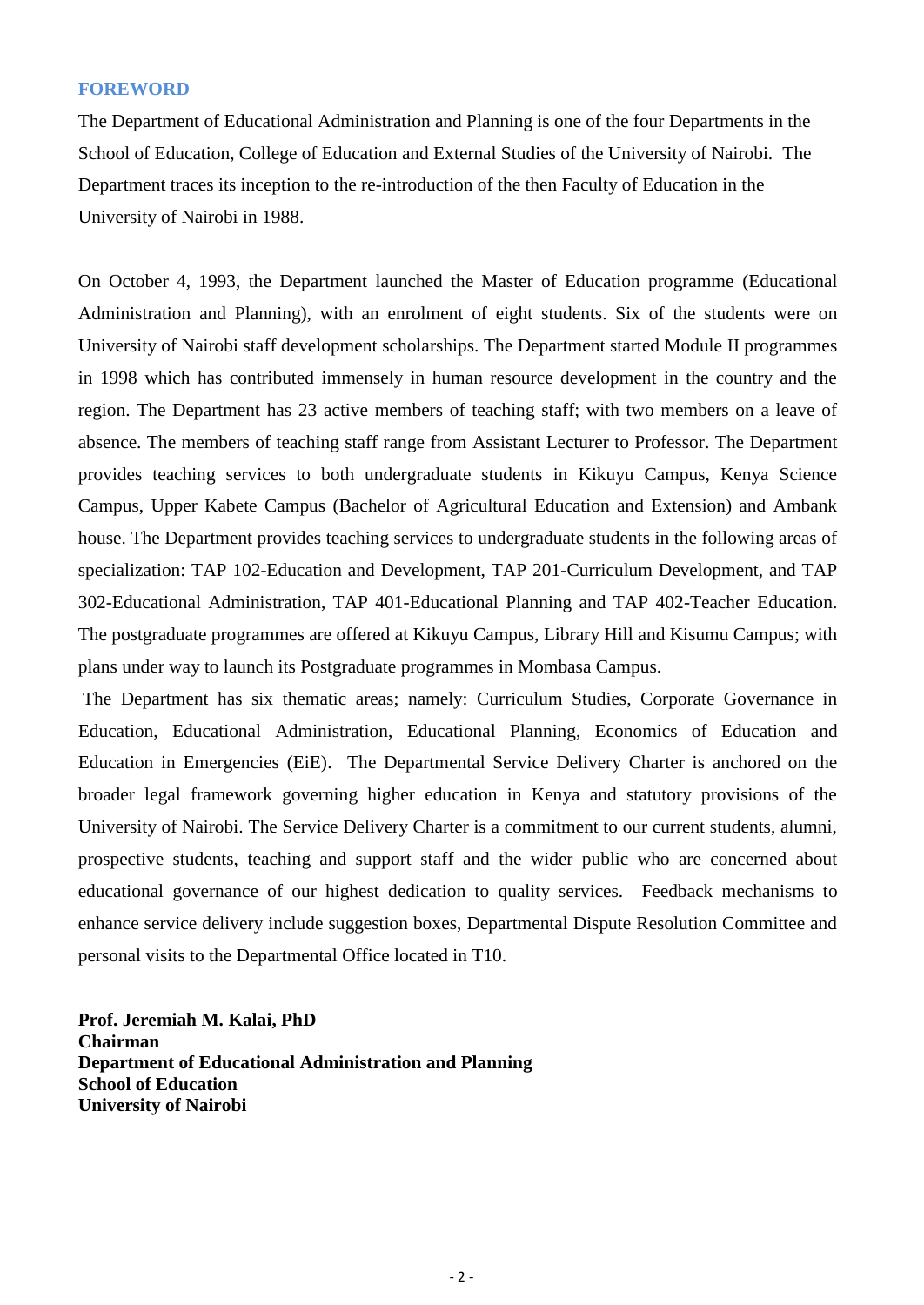#### **INTRODUCTION**

The Departmental Service Delivery Charter is our commitment to serve students, staff and all our stakeholders. We also welcome customer feedback with a view to improving our services.

### **Our Vision**

To be a leading centre of excellence in Educational Planning, Administration, Governance, Economics of Education, Curriculum Studies and Education in Emergencies. .

## **Our Mission**

To provide high quality educational services through knowledge generation, teaching, and consultancy for utilization in governance of educational institutions at all levels.

## **Our Core Values**

As a unit of University of Nairobi, the Department aligns itself to national values and principles of governance captured in Article 10 and 232 of the Constitution of Kenya and Mwongozo Code of Conduct. The department therefore will be guided by the following Core Values:

- a) **Freedom of thought and expression:** as a Department, we shall promote and defend the freedom of thought and expression amongst our stakeholders in pursuit of academic endeavours
- b) **Innovativeness:** We commit to design market driven and innovative academic programmes informed by best practices from the best institutions within our league
- **c) Commitment:** we are committed to timely service delivery in line with the expectations of our stakeholders and thereby comply with the University's commitment to its mission
- **d) Trust:** we commit to develop a culture of trust among our stakeholders
- **e) Care:** we commit to service delivery that is responsive to the needs of the stakeholders as well as being prudent in resource utilization and management
- f) **Team work:** in our delivery of our services, we commit to enhance team work within the Department and likeminded institutions.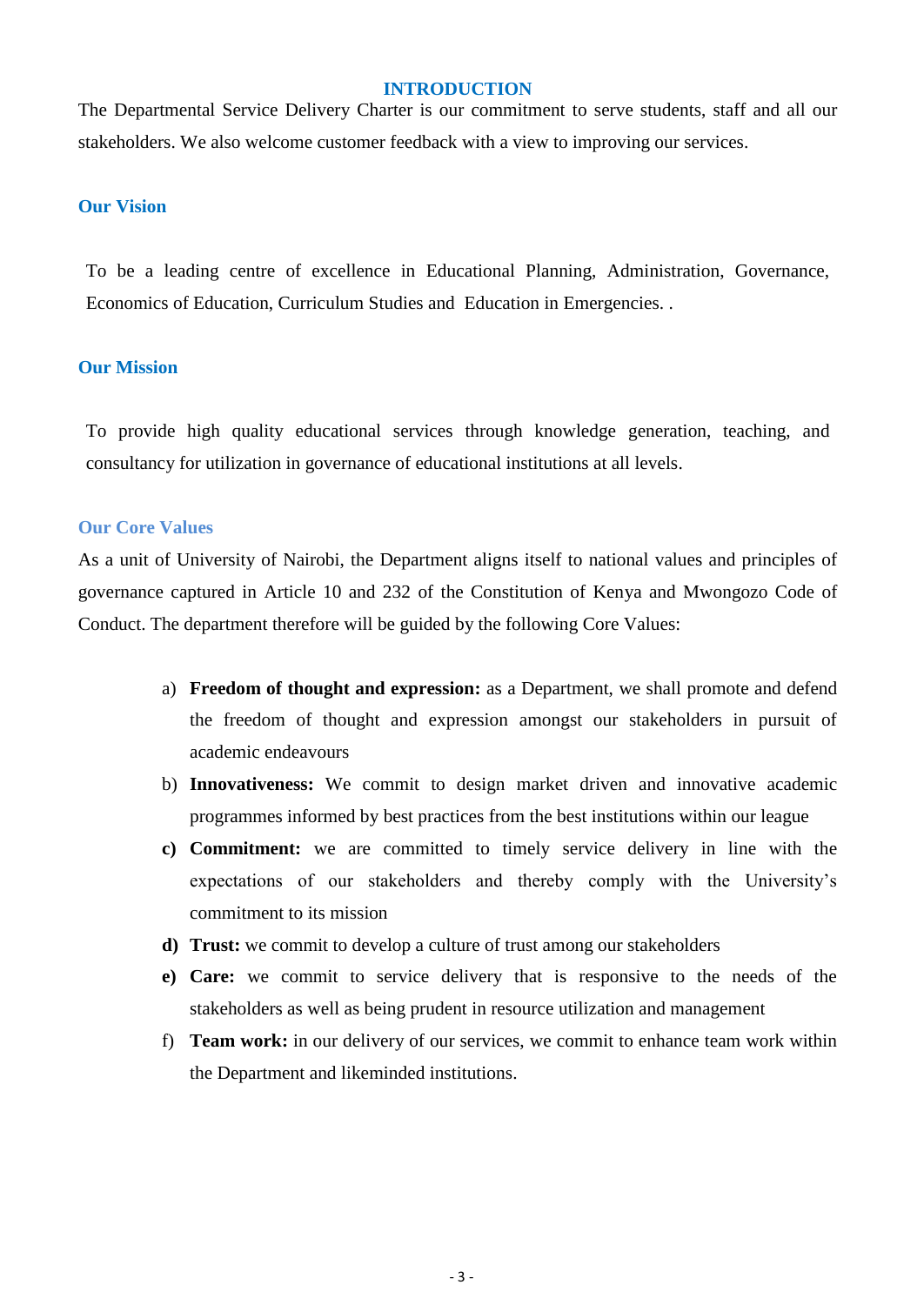### **Our Core Functions**

- **a) Teaching and Learning services:** The Department offers innovative, relevant and market informed academic programmes at both undergraduate and postgraduate levels offered in six thematic areas namely:
	- i) Curriculum Studies
	- ii) Corporate Governance in Education,
	- iii) Educational Administration
	- iv) Educational Planning
	- v) Economics of Education and
	- vi) Education in Emergencies (EiE).
- **b)** The Department prepares students for undertaking research through regular seminars as well as teaching units that prepare them for conducting quality research. In addition teaching staff attend national and international conferences where they present papers and book chapters in their respective areas of their specialization.
- **c)** Consultancy: The Department has provided consultancy in the most of its areas of specialization in conjunction with other members of staff within the school and will continue to build partnerships in providing consultancy within and outside the country.

#### **Structure and Governance**

The Department is governed mainly through Departmental Committees under the Chair of the Department. The Chair of Department is responsible to the Dean, School of Education for ensuring operational efficiency of the departmental programmes. The Department has programme Coordinators for both Master of Education and Doctorate studies. In addition, the Department has two Examination Officers who deal with management of examinations. The Departmental Board of Examiners ratifies results of students who are examined at various levels. The Department also has Complaints Resolution Committee that addresses matters raised by clients on service delivery.

### **Departmental Clients**

Our clients comprise of students, teaching and non-teaching staff, parents, the surrounding community and the general public.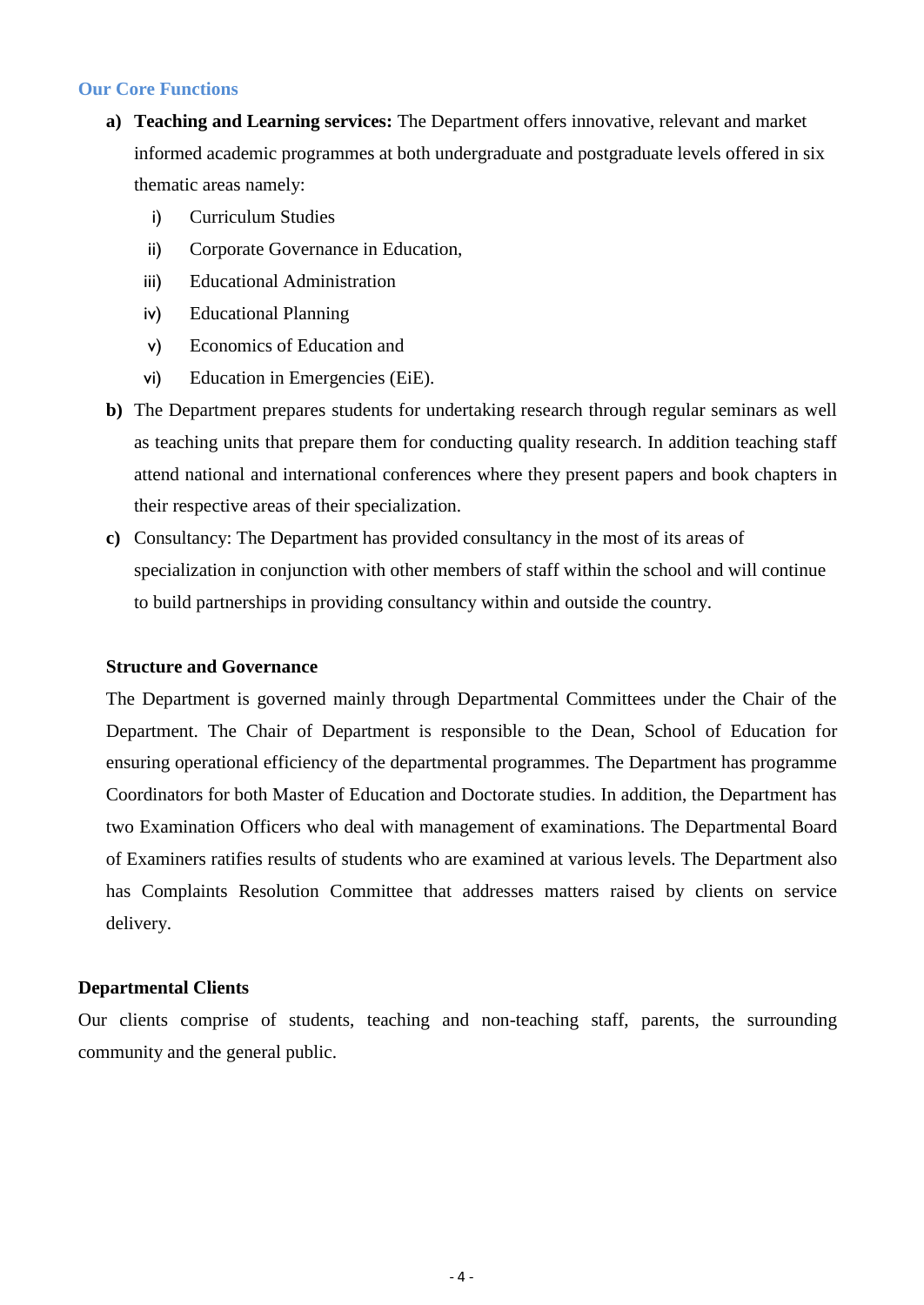Partners and Stakeholders: the Departmental partners and stakeholders include: external examiners, Kenya Education Management Institute (KEMI), Kenya Institute of Curriculum Development (KICD), International Rescue Committee (IRC), Kenya Institute of Public Policy Research and Analysis (KIPPRA), Kenya National Examination Council (KNEC), Kenya Secondary School Heads Association (KSSHA), departments offering related programmes within and outside the country among others.

## **Client Expectations**

Our clients expect

- Courteous and timely responses to requests, complaints and inquiries;
- utmost confidentiality in the personal information provided to the Department;
- $\blacksquare$  fairness and equity;
- no soliciting of gifts, money or other favours;
- integrity and reliability; and
- Customer satisfaction.

## **Client Obligations**

The Department expects its clients and stakeholders to

- treat staff with respect and courtesy;
- **Perovide** sufficient and accurate information to enable us to respond to requests appropriately;
- $\Box$  pay all fees and levies promptly where applicable;
- support university academic programmes and other related activities;
- adhere to principles of ethics and integrity;
- observe university rules and regulations;
- familiarise themselves with relevant university requirements in relation to their enquiries;
- Not offer us gifts, money or favours for services received;
- Report corruption, misconduct and unethical behaviour; and
- Provide feedback and comments.